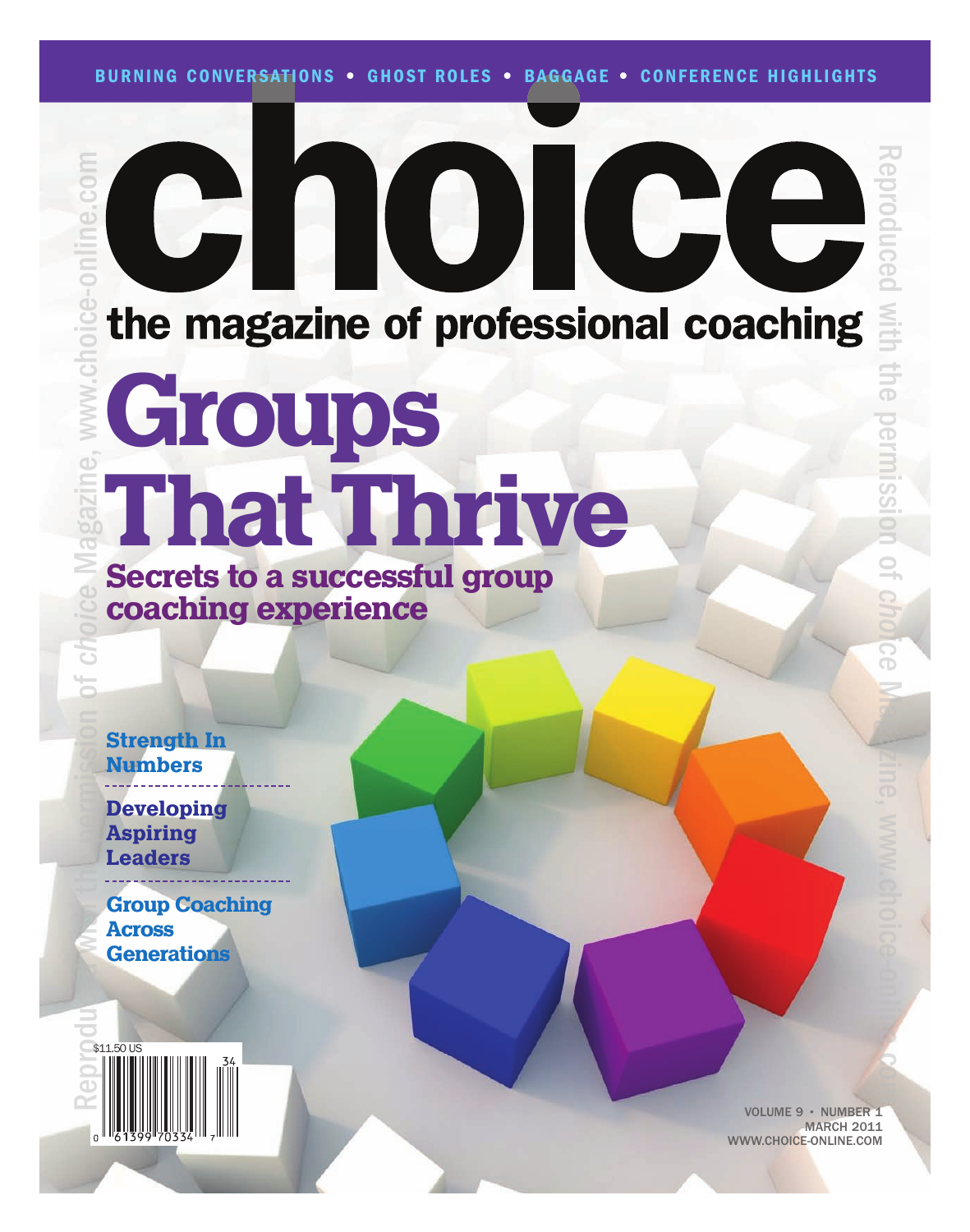Reproduced

with

the

permission

of

*choice*

Magazine,

www.choice-online.com

# Who's Haunting You?

Ghost Roles in team coaching interventions

**Team coaching** is a powerful and effective method to leverage the combined strengths of members in an organization, government or family. However, there are some interesting dynamics that emerge when a coach engages an entire team.

In Relationship Systems work, we often talk about Ghost Roles, by which we mean people who are no longer physically present, but who nonetheless are still 'haunting' the system. They can be friendly ghosts (a beloved former CEO) or troublemakers (the accountant who was fired for embezzling). There may be an uncompromising company policy developed because of that person (checks require *two* signatures) or a wonderful tradition left in their wake (the annual company picnic). Sometimes the ghost is an event – for example, a downsizing that involved a massive lay-off. Anything outside the current team or system that continues to have an impact.

### "Ghost Roles often keep a team 'stuck' in old patterns or beliefs, dampen innovative thinking and imbue fearinto the new and unknown."

Not long ago I worked with an organization that hired me to help clarify the roles of its executive director and board members. In the two days we worked together, the names of people no longer on the board of directors kept coming up.

So there we were in a room full of ghosts. At first we called them by their given names, but then we explored



work, it's key to remember that people inhabit the roles that are most closely aligned with their responsibilities, personal traits and system demands. Look for the qualities of those roles that are "haunting" the system.

For example, Mary is a controller who typically says "No" first, no matter the request. In Mary's last three jobs, she played a similar role, and describes herself as the 'overly strict parent' on a team. Ghost Roles often keep a team 'stuck' in old patterns or beliefs, dampen innovative thinking and imbue fear into the new and unknown. It was vital for this team's success that we do a little "ghost busting" of our own.

Our cast of characters included:

• The Wicked Witch – an obstructionist with a grating communication style, who cast a dark cloud in every meeting.

• The Young Know-it-All – an arrogant, unseasoned and aggressive colleague who rarely elicited feedback and direction from the team.

• The Greedy Landlord – a grasping and miserly 'scorekeeper' bent on getting what was due to him.

The first thing we did was separate the people and their names from the qualities of those roles that were